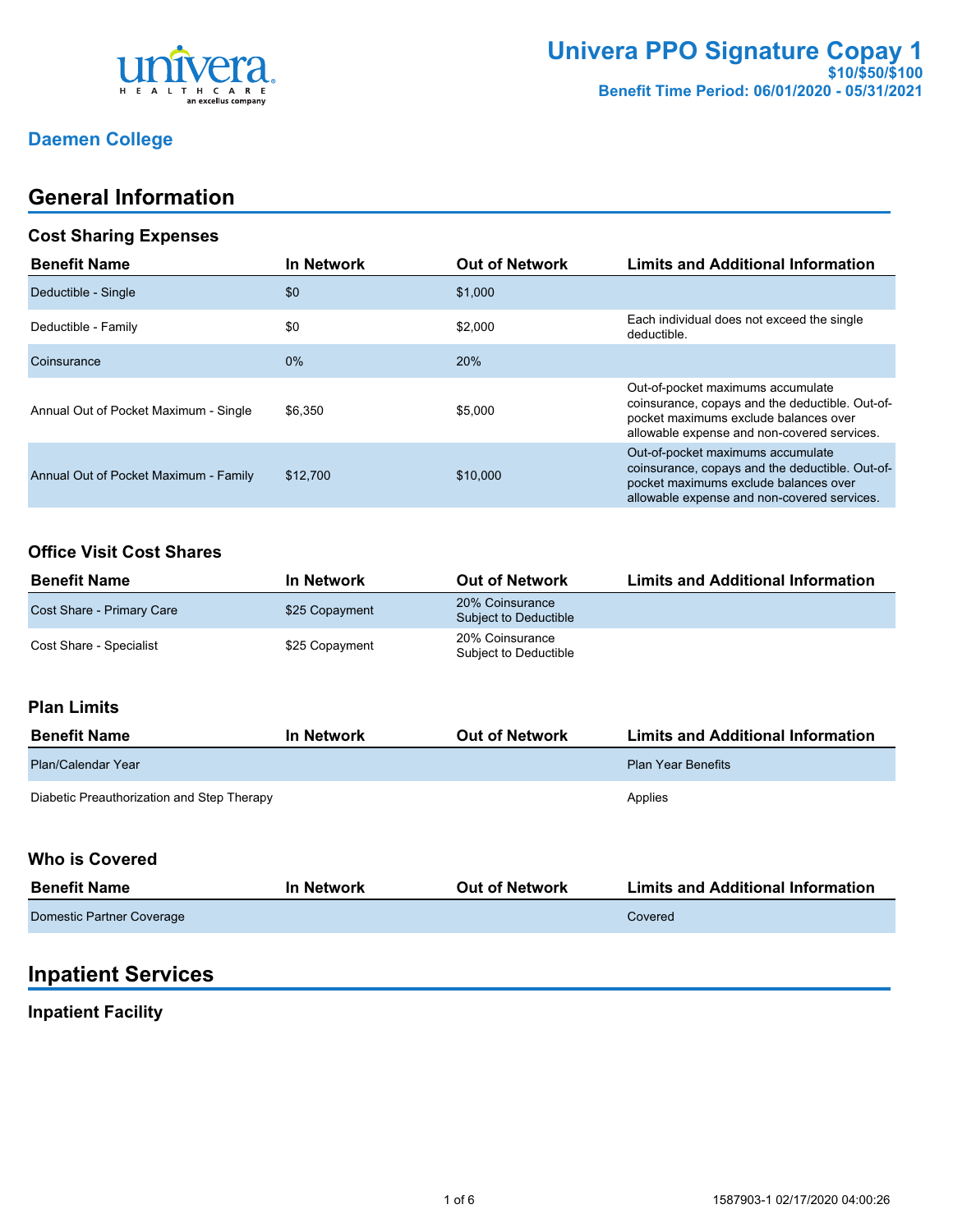| <b>Benefit Name</b>                | <b>In Network</b> | <b>Out of Network</b>                           | <b>Limits and Additional Information</b>                      |
|------------------------------------|-------------------|-------------------------------------------------|---------------------------------------------------------------|
| <b>Inpatient Hospital Services</b> | \$500 Copayment   | 20% Coinsurance<br><b>Subject to Deductible</b> |                                                               |
| Mental Health Care                 | \$500 Copayment   | 20% Coinsurance<br>Subject to Deductible        |                                                               |
| Substance Use Detoxification       | \$500 Copayment   | 20% Coinsurance<br><b>Subject to Deductible</b> |                                                               |
| <b>Skilled Nursing Facility</b>    | \$500 Copayment   | 20% Coinsurance<br>Subject to Deductible        | 50 Days per contract year<br>Limits are combined INN and OON. |
| <b>Physical Rehabilitation</b>     | \$500 Copayment   | 20% Coinsurance<br>Subject to Deductible        | 60 Days per contract year<br>Limits are combined INN and OON. |
| <b>Maternity Care</b>              | Covered in Full   | 20% Coinsurance<br>Subject to Deductible        |                                                               |

### **Inpatient Professional Services**

| <b>Benefit Name</b>               | In Network                                 | <b>Out of Network</b>                    | <b>Limits and Additional Information</b>                                                                                                                  |
|-----------------------------------|--------------------------------------------|------------------------------------------|-----------------------------------------------------------------------------------------------------------------------------------------------------------|
| <b>Inpatient Hospital Surgery</b> | PCP/Specialist - Covered in<br><b>Full</b> | 20% Coinsurance<br>Subject to Deductible |                                                                                                                                                           |
| Anesthesia                        | PCP/Specialist - Covered in<br>Full        | Covered in Full                          | Includes anesthesia rendered for Inpatient,<br>Outpatient, Office Visit, and Maternity services.<br>Anesthesia does not require a preauth or<br>referral. |

# **Outpatient Facility Services**

## **Outpatient Facility Services**

| <b>Benefit Name</b>                                                      | <b>In Network</b>                                            | <b>Out of Network</b>                    | <b>Limits and Additional Information</b>                                        |
|--------------------------------------------------------------------------|--------------------------------------------------------------|------------------------------------------|---------------------------------------------------------------------------------|
| SurgiCenters and Freestanding Ambulatory<br><b>Centers Surgical Care</b> | \$75 Copayment                                               | 20% Coinsurance<br>Subject to Deductible |                                                                                 |
| Diagnostic X-ray                                                         | \$25 Copayment                                               | 20% Coinsurance<br>Subject to Deductible |                                                                                 |
| Diagnostic Laboratory and Pathology                                      | Covered in Full                                              | 20% Coinsurance<br>Subject to Deductible |                                                                                 |
| <b>Radiation Therapy</b>                                                 | \$25 Copayment                                               | 20% Coinsurance<br>Subject to Deductible |                                                                                 |
| Chemotherapy                                                             | \$25 Copayment                                               | 20% Coinsurance<br>Subject to Deductible |                                                                                 |
| Infusion Therapy                                                         | Inclusive of Primary Service                                 | Inclusive of Primary Service             | Is inclusive in the Home Care benefit and not<br>covered as a separate benefit. |
| <b>Dialysis</b>                                                          | \$25 Copayment                                               | 20% Coinsurance<br>Subject to Deductible |                                                                                 |
| <b>Mental Health Care</b>                                                | \$25 Copayment<br>\$0 PCP Copay for members<br>to age $19$ . | 20% Coinsurance<br>Subject to Deductible | Includes Partial Hospitalization                                                |
| Substance Use Care                                                       | \$25 Copayment<br>\$0 PCP Copay for members<br>to age 19.    | 20% Coinsurance<br>Subject to Deductible | Includes Partial Hospitalization                                                |

# **Home and Hospice Care**

#### **Home Care**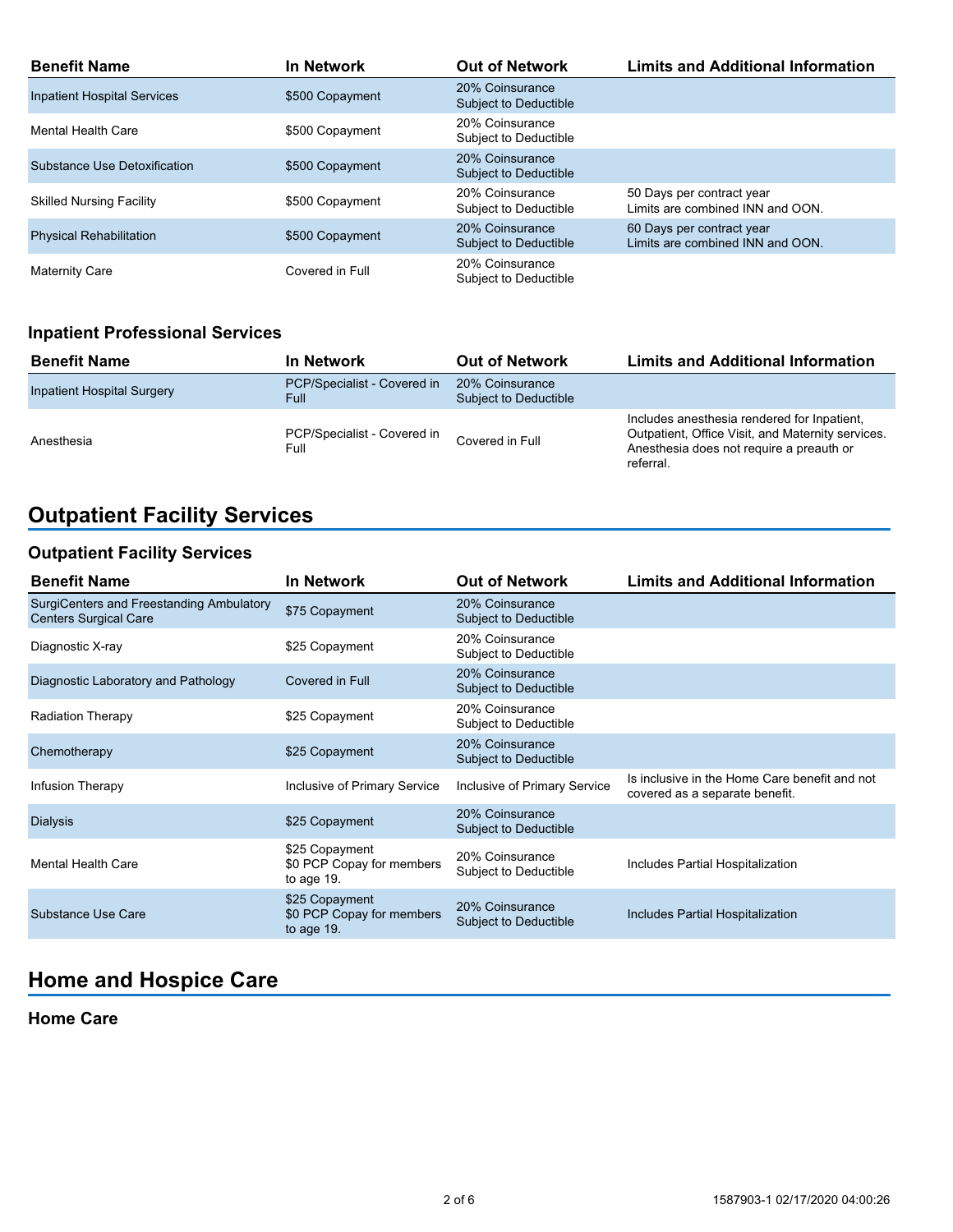| <b>Benefit Name</b>   | <b>In Network</b> | <b>Out of Network</b>                    | <b>Limits and Additional Information</b>                                                                                                                                                                                                                                     |
|-----------------------|-------------------|------------------------------------------|------------------------------------------------------------------------------------------------------------------------------------------------------------------------------------------------------------------------------------------------------------------------------|
| Home Care             | \$25 Copayment    | 20% Coinsurance<br>Subject to Deductible |                                                                                                                                                                                                                                                                              |
| Home Infusion Therapy | \$25 Copayment    | 20% Coinsurance<br>Subject to Deductible | Services must be ordered by a Physician/<br>authorized Health Care Professional and<br>provided by an agency or office licensed/<br>certified to provide infusion therapy as part of a<br>primary service (such as chemotherapy,<br>radiation therapy and home health care). |
| <b>Hospice Care</b>   |                   |                                          |                                                                                                                                                                                                                                                                              |

| <b>Benefit Name</b>    | In Network     | <b>Out of Network</b>                    | <b>Limits and Additional Information</b> |
|------------------------|----------------|------------------------------------------|------------------------------------------|
| Hospice Care Inpatient | \$25 Copayment | 20% Coinsurance<br>Subject to Deductible |                                          |

# **Outpatient and Office Professional Services**

#### **Professional Services**

| <b>Benefit Name</b>                 | <b>In Network</b>                                                               | <b>Out of Network</b>                    | <b>Limits and Additional Information</b>                                                                                                                                                   |
|-------------------------------------|---------------------------------------------------------------------------------|------------------------------------------|--------------------------------------------------------------------------------------------------------------------------------------------------------------------------------------------|
| <b>Office Surgery</b>               | PCP/Specialist - \$25<br>Copayment<br>\$0 PCP Copay for members<br>to age $19.$ | 20% Coinsurance<br>Subject to Deductible |                                                                                                                                                                                            |
| Diagnostic X-ray                    | PCP/Specialist - \$25<br>Copayment                                              | 20% Coinsurance<br>Subject to Deductible |                                                                                                                                                                                            |
| Diagnostic Laboratory and Pathology | PCP/Specialist - Covered in<br>Full                                             | 20% Coinsurance<br>Subject to Deductible |                                                                                                                                                                                            |
| <b>Radiation Therapy</b>            | PCP/Specialist - \$25<br>Copayment                                              | 20% Coinsurance<br>Subject to Deductible |                                                                                                                                                                                            |
| Chemotherapy                        | PCP/Specialist - \$25<br>Copayment                                              | 20% Coinsurance<br>Subject to Deductible |                                                                                                                                                                                            |
| Infusion Therapy                    | PCP/Specialist - Inclusive of<br><b>Primary Service</b>                         | Inclusive of Primary Service             | Is inclusive in the Home Care benefit and not<br>covered as a separate benefit.                                                                                                            |
| <b>Dialysis</b>                     | PCP/Specialist - \$25<br>Copayment                                              | 20% Coinsurance<br>Subject to Deductible |                                                                                                                                                                                            |
| <b>Mental Health Care</b>           | PCP/Specialist - \$25<br>Copayment<br>\$0 PCP Copay for members<br>to age 19.   | 20% Coinsurance<br>Subject to Deductible | \$0 Kids Copay applies to PCP and Specialist                                                                                                                                               |
| <b>Maternity Care</b>               | PCP/Specialist - Covered in<br><b>Full</b>                                      | 20% Coinsurance<br>Subject to Deductible |                                                                                                                                                                                            |
| <b>TeleMedicine Program</b>         | PCP/Specialist - Covered in<br>Full<br>\$0 PCP Copay for members<br>to age 19.  | Not Covered                              | Covers online internet consultations between<br>the member and the providers who participate in<br>our telemedicine program for medical conditions<br>that are not an emergency condition. |
| <b>Chiropractic Care</b>            | PCP/Specialist - \$25<br>Copayment                                              | 20% Coinsurance<br>Subject to Deductible |                                                                                                                                                                                            |
| <b>Allergy Testing</b>              | PCP/Specialist - \$25<br>Copayment<br>\$0 PCP Copay for members<br>to age 19.   | 20% Coinsurance<br>Subject to Deductible | Allergy Testing includes injections and scratch<br>and prick tests.                                                                                                                        |
| Allergy Treatment Including Serum   | PCP/Specialist - Covered in<br>Full                                             | 20% Coinsurance<br>Subject to Deductible | Includes desensitization treatments (injections &<br>serums).                                                                                                                              |
| <b>Hearing Evaluations Routine</b>  | PCP/Specialist - \$25<br>Copayment                                              | 20% Coinsurance<br>Subject to Deductible | 1 Exam per contract year<br>Limits are combined INN and OON.                                                                                                                               |

# **Rehab and Habilitation**

### **Outpatient Facility**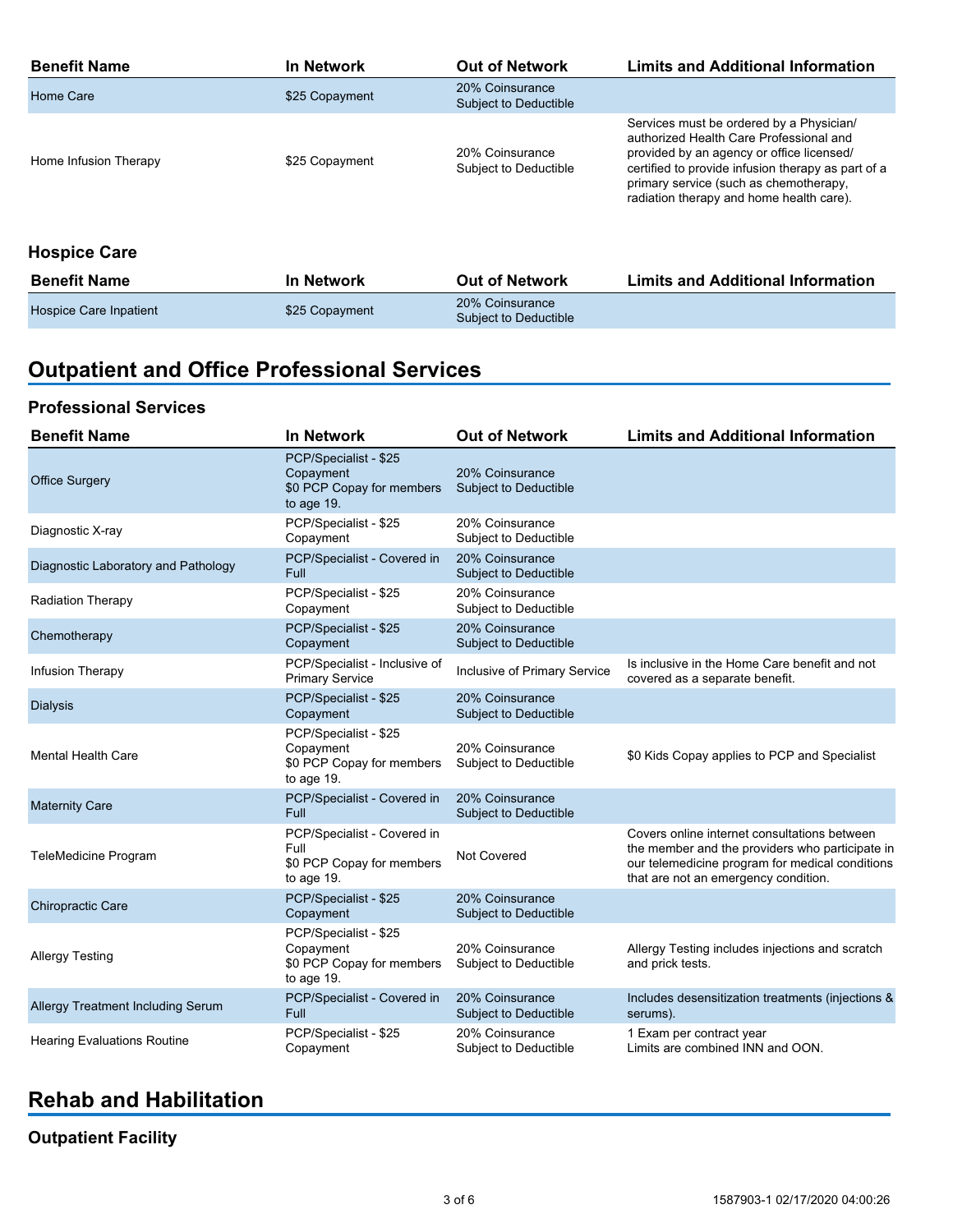| <b>Benefit Name</b>            | <b>In Network</b> | <b>Out of Network</b>                           | <b>Limits and Additional Information</b>                                                                                                                                         |
|--------------------------------|-------------------|-------------------------------------------------|----------------------------------------------------------------------------------------------------------------------------------------------------------------------------------|
| <b>Physical Rehabilitation</b> | \$25 Copayment    | 20% Coinsurance<br>Subject to Deductible        | 30 Visits per contract year<br>Includes aggregate of visits for INN and OON<br>and professional and facility covered services<br>for physical, speech, and occupational therapy. |
| Occupational Rehabilitation    | \$25 Copayment    | 20% Coinsurance<br>Subject to Deductible        | 30 Visits per contract year<br>Includes aggregate of visits for INN and OON<br>and professional and facility covered services<br>for physical, speech, and occupational therapy. |
| <b>Speech Rehabilitation</b>   | \$25 Copayment    | 20% Coinsurance<br><b>Subject to Deductible</b> | 30 Visits per contract year<br>Includes aggregate of visits for INN and OON<br>and professional and facility covered services<br>for physical, speech, and occupational therapy. |

#### **Outpatient Professional Services**

| <b>Benefit Name</b>            | <b>In Network</b>                  | <b>Out of Network</b>                           | <b>Limits and Additional Information</b>                                                                                                                                         |
|--------------------------------|------------------------------------|-------------------------------------------------|----------------------------------------------------------------------------------------------------------------------------------------------------------------------------------|
| <b>Physical Rehabilitation</b> | PCP/Specialist - \$25<br>Copayment | 20% Coinsurance<br><b>Subject to Deductible</b> | 30 Visits per contract year<br>Includes aggregate of visits for INN and OON<br>and professional and facility covered services<br>for physical, speech, and occupational therapy. |
| Occupational Rehabilitation    | PCP/Specialist - \$25<br>Copayment | 20% Coinsurance<br>Subject to Deductible        | 30 Visits per contract year<br>Includes aggregate of visits for INN and OON<br>and professional and facility covered services<br>for physical, speech, and occupational therapy. |
| Speech Rehabilitation          | PCP/Specialist - \$25<br>Copayment | 20% Coinsurance<br><b>Subject to Deductible</b> | 30 Visits per contract year<br>Includes aggregate of visits for INN and OON<br>and professional and facility covered services<br>for physical, speech, and occupational therapy. |

## **Preventive Services**

### **Preventive Professional Services Meeting Federal Guidelines\***

| <b>Benefit Name</b>                        | <b>In Network</b>                   | <b>Out of Network</b>                           | <b>Limits and Additional Information</b> |
|--------------------------------------------|-------------------------------------|-------------------------------------------------|------------------------------------------|
| <b>Adult Physical Examination</b>          | PCP/Specialist - Covered in<br>Full | 20% Coinsurance<br><b>Subject to Deductible</b> | 1 Exam per contract year                 |
| <b>Adult Immunizations</b>                 | PCP/Specialist - Covered in<br>Full | 20% Coinsurance<br>Subject to Deductible        |                                          |
| Well Child Visits and Immunizations        | PCP/Specialist - Covered in<br>Full | 0% Coinsurance                                  |                                          |
| Routine GYN Visit                          | PCP/Specialist - Covered in<br>Full | 20% Coinsurance<br>Subject to Deductible        |                                          |
| <b>Pre/Post-Natal Care</b>                 | PCP/Specialist - Covered in<br>Full | 20% Coinsurance<br>Subject to Deductible        |                                          |
| Mammography Screening Professional         | PCP/Specialist - Covered in<br>Full | 20% Coinsurance<br>Subject to Deductible        |                                          |
| <b>Colonoscopy Screening Professional</b>  | PCP/Specialist - Covered in<br>Full | 20% Coinsurance<br>Subject to Deductible        |                                          |
| <b>Bone Density Screening Professional</b> | PCP/Specialist - Covered in<br>Full | 20% Coinsurance<br>Subject to Deductible        |                                          |

## **Preventive Facility Services Meeting Federal Guidelines\***

| <b>Benefit Name</b>                   | In Network      | <b>Out of Network</b>                    | <b>Limits and Additional Information</b> |
|---------------------------------------|-----------------|------------------------------------------|------------------------------------------|
| <b>Cervical Cytology Preventative</b> | Covered in Full | 20% Coinsurance<br>Subject to Deductible |                                          |
| Mammography Screening Facility        | Covered in Full | 20% Coinsurance<br>Subject to Deductible |                                          |
| <b>Colonoscopy Screening Facility</b> | Covered in Full | 20% Coinsurance<br>Subject to Deductible |                                          |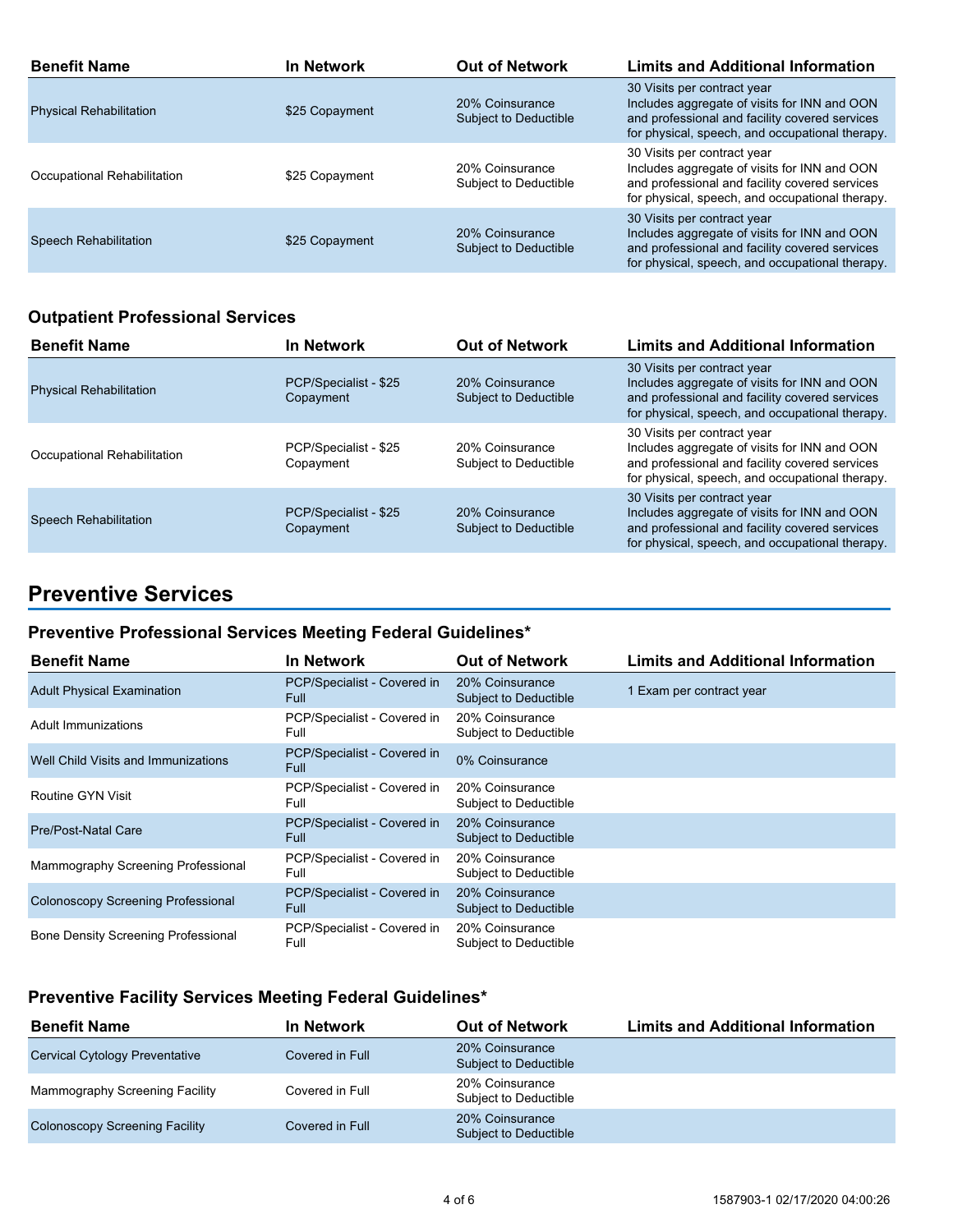| <b>Benefit Name</b>                    | In Network      | <b>Out of Network</b>                    | <b>Limits and Additional Information</b> |
|----------------------------------------|-----------------|------------------------------------------|------------------------------------------|
| <b>Bone Density Screening Facility</b> | Covered in Full | 20% Coinsurance<br>Subject to Deductible |                                          |

#### **Preventive services in addition to those required under Federal Guidelines - Professional**

| <b>Benefit Name</b>                        | <b>In Network</b>                          | <b>Out of Network</b>                    | <b>Limits and Additional Information</b> |
|--------------------------------------------|--------------------------------------------|------------------------------------------|------------------------------------------|
| <b>Prostate Cancer Screening</b>           | PCP/Specialist - Covered in<br><b>Full</b> | 20% Coinsurance<br>Subject to Deductible |                                          |
| Mammography Screening Professional         | PCP/Specialist - Covered in<br>Full        | 20% Coinsurance<br>Subject to Deductible |                                          |
| Colonoscopy Screening Professional         | PCP/Specialist - Covered in<br><b>Full</b> | 20% Coinsurance<br>Subject to Deductible |                                          |
| <b>Bone Density Screening Professional</b> | PCP/Specialist - \$25<br>Copayment         | 20% Coinsurance<br>Subject to Deductible |                                          |

#### **Preventive services in addition to those required under Federal Guidelines - Facility**

| <b>Benefit Name</b>                    | In Network      | <b>Out of Network</b>                    | <b>Limits and Additional Information</b> |
|----------------------------------------|-----------------|------------------------------------------|------------------------------------------|
| Mammography Screening Facility         | Covered in Full | 20% Coinsurance<br>Subject to Deductible |                                          |
| <b>Colonoscopy Screening Facility</b>  | Covered in Full | 20% Coinsurance<br>Subject to Deductible |                                          |
| <b>Bone Density Screening Facility</b> | \$25 Copayment  | 20% Coinsurance<br>Subject to Deductible |                                          |

## **Other Benefits**

#### **Additional Benefits**

| <b>Benefit Name</b>                               | <b>In Network</b>                                     | <b>Out of Network</b>                    | <b>Limits and Additional Information</b>                                                      |
|---------------------------------------------------|-------------------------------------------------------|------------------------------------------|-----------------------------------------------------------------------------------------------|
| <b>Treatment of Diabetes Insulin and Supplies</b> | PCP/Specialist - \$25<br>Copayment                    | 20% Coinsurance<br>Subject to Deductible | Limited to a 90 day supply for retail pharmacy or<br>a 90 day supply for mail order pharmacy. |
| Diabetic Equipment                                | PCP/Specialist - \$25<br>Copayment                    | 20% Coinsurance<br>Subject to Deductible |                                                                                               |
| Durable Medical Equipment (DME)                   | PCP - Covered in Full<br>Specialist - 20% Coinsurance | 50% Coinsurance<br>Subject to Deductible |                                                                                               |
| <b>Medical Supplies</b>                           | PCP/Specialist - 20%<br>Coinsurance                   | 20% Coinsurance<br>Subject to Deductible |                                                                                               |
| Acupuncture                                       | PCP/Specialist - Not Covered Not Covered              |                                          | Not Covered                                                                                   |
| Private Duty Nursing                              | PCP/Specialist - Not Covered Not Covered              |                                          | Not Covered                                                                                   |

## **Emergency Services**

| <b>ER Facility</b>                   |                   |                       |                                                                                                                                                         |  |
|--------------------------------------|-------------------|-----------------------|---------------------------------------------------------------------------------------------------------------------------------------------------------|--|
| <b>Benefit Name</b>                  | <b>In Network</b> | <b>Out of Network</b> | <b>Limits and Additional Information</b>                                                                                                                |  |
| <b>Facility Emergency Room Visit</b> | \$50 Copayment    | \$50 Copayment        | Prior Authorization may not apply to any<br>emergency care services. Emergency services<br>are covered worldwide if provided by a hospital<br>facility. |  |

#### **Transportation**